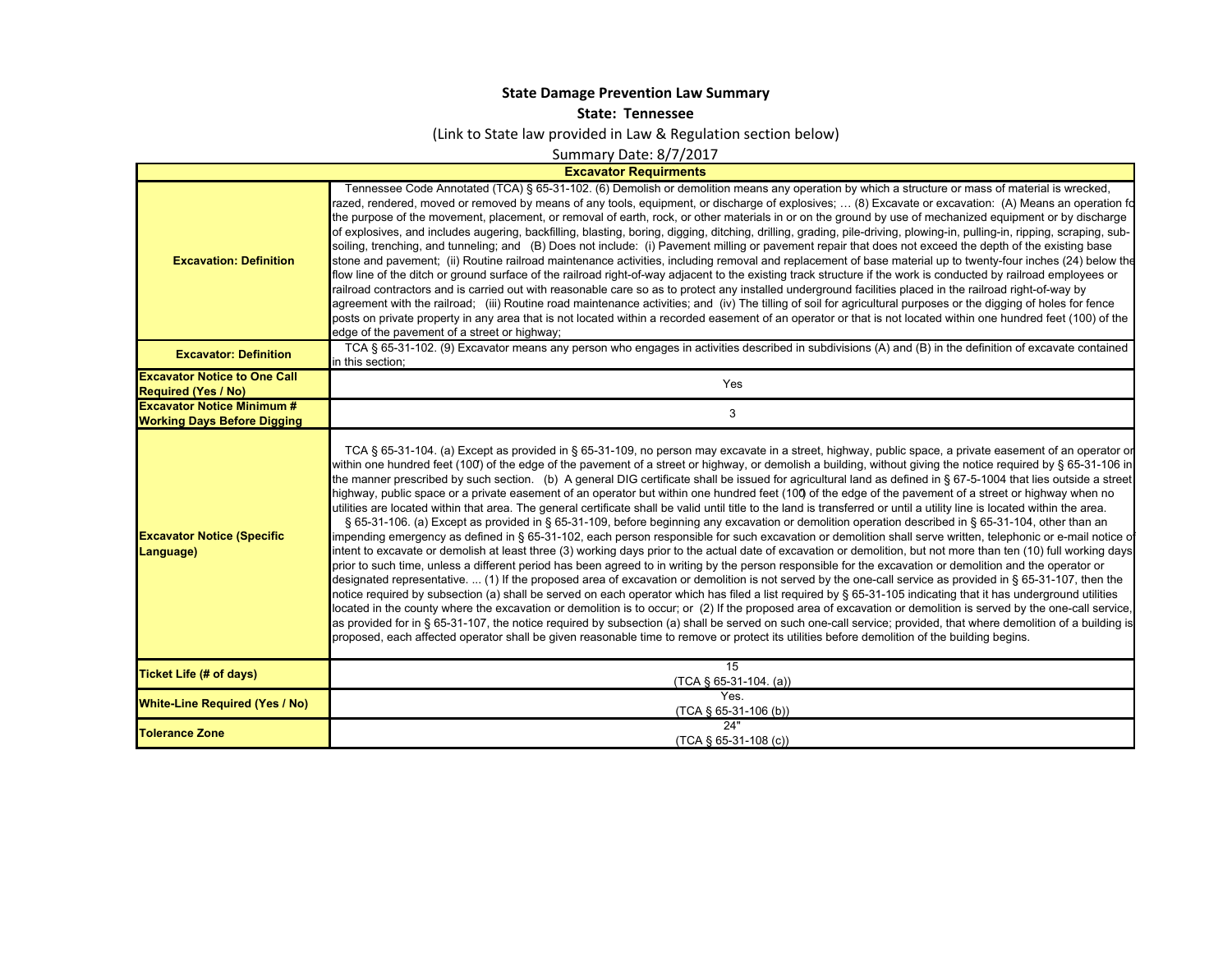| <b>Special Digging Requirements</b><br><b>Within Tolerance Zone (Specific</b><br>Language)                    | TCA § 65-31-108 (c) An excavator shall exercise reasonable care to avoid damage caused by an excavation or demolition within the safety zone around<br>the marked location of the underground utilities. For the purpose of this section, "safety zone" means a strip of land at least four feet (4) wide, but not wider<br>than the width of the utility plus two feet (2) on either side of the utility.<br>§ 65-31-110. In addition to the notification requirements of § 65-31-106, each person responsible for any excavation or demolition operation designated in<br>§ 65-31-104 shall: (1) Plan the excavation or demolition to avoid damage to and minimize interference with underground utilities in and near the construction<br>area; (2) Maintain a clearance between an underground utility and the cutting edge or point of any mechanized equipment in accordance with § 65-31-108(b<br>and (d), taking into account the known limit of control of such cutting edge or point, as may be reasonably necessary to avoid damage to such utility; (3)<br>Provide such support and protection for underground utilities in and near the construction area, including during backfill operations, as may be reasonably<br>necessary;                                                                                                                                                                                                                                                                                                                                                                                                                                                                                                                                                                                                                                                                                                                                                                                                                                                                                                                                                                                                                                                                                                                                                                                                                                                                                                                                                                          |
|---------------------------------------------------------------------------------------------------------------|---------------------------------------------------------------------------------------------------------------------------------------------------------------------------------------------------------------------------------------------------------------------------------------------------------------------------------------------------------------------------------------------------------------------------------------------------------------------------------------------------------------------------------------------------------------------------------------------------------------------------------------------------------------------------------------------------------------------------------------------------------------------------------------------------------------------------------------------------------------------------------------------------------------------------------------------------------------------------------------------------------------------------------------------------------------------------------------------------------------------------------------------------------------------------------------------------------------------------------------------------------------------------------------------------------------------------------------------------------------------------------------------------------------------------------------------------------------------------------------------------------------------------------------------------------------------------------------------------------------------------------------------------------------------------------------------------------------------------------------------------------------------------------------------------------------------------------------------------------------------------------------------------------------------------------------------------------------------------------------------------------------------------------------------------------------------------------------------------------------------------------------------------------------------------------------------------------------------------------------------------------------------------------------------------------------------------------------------------------------------------------------------------------------------------------------------------------------------------------------------------------------------------------------------------------------------------------------------------------------------------|
| <b>Hand Dig / Vacuum or Soft</b><br><b>Excavation Within Tolerance Zone</b><br>(Yes / No)                     | No                                                                                                                                                                                                                                                                                                                                                                                                                                                                                                                                                                                                                                                                                                                                                                                                                                                                                                                                                                                                                                                                                                                                                                                                                                                                                                                                                                                                                                                                                                                                                                                                                                                                                                                                                                                                                                                                                                                                                                                                                                                                                                                                                                                                                                                                                                                                                                                                                                                                                                                                                                                                                        |
| <b>Preserve / Maintain Marks</b><br><b>Required (Yes / No)</b>                                                | No                                                                                                                                                                                                                                                                                                                                                                                                                                                                                                                                                                                                                                                                                                                                                                                                                                                                                                                                                                                                                                                                                                                                                                                                                                                                                                                                                                                                                                                                                                                                                                                                                                                                                                                                                                                                                                                                                                                                                                                                                                                                                                                                                                                                                                                                                                                                                                                                                                                                                                                                                                                                                        |
| <b>Call Again If No Response from</b><br><b>Operator Or Signs Of Unmarked</b><br><b>Facilities (Yes / No)</b> | Yes.<br>$(TCA \S 65-31-108$ (d))                                                                                                                                                                                                                                                                                                                                                                                                                                                                                                                                                                                                                                                                                                                                                                                                                                                                                                                                                                                                                                                                                                                                                                                                                                                                                                                                                                                                                                                                                                                                                                                                                                                                                                                                                                                                                                                                                                                                                                                                                                                                                                                                                                                                                                                                                                                                                                                                                                                                                                                                                                                          |
| <b>Notify One-Call if Marks Moved or</b><br>No Longer Visible (Yes / No)                                      | No                                                                                                                                                                                                                                                                                                                                                                                                                                                                                                                                                                                                                                                                                                                                                                                                                                                                                                                                                                                                                                                                                                                                                                                                                                                                                                                                                                                                                                                                                                                                                                                                                                                                                                                                                                                                                                                                                                                                                                                                                                                                                                                                                                                                                                                                                                                                                                                                                                                                                                                                                                                                                        |
| <b>Special Language Regarding</b><br><b>Trenchless Technology (Yes / No)</b>                                  | No                                                                                                                                                                                                                                                                                                                                                                                                                                                                                                                                                                                                                                                                                                                                                                                                                                                                                                                                                                                                                                                                                                                                                                                                                                                                                                                                                                                                                                                                                                                                                                                                                                                                                                                                                                                                                                                                                                                                                                                                                                                                                                                                                                                                                                                                                                                                                                                                                                                                                                                                                                                                                        |
| <b>Separate Locate Request</b><br><b>Required for Each Excavator (Yes)</b><br>/ No)                           | Yes.<br>$(TCA \S 65-31-104 (a))$                                                                                                                                                                                                                                                                                                                                                                                                                                                                                                                                                                                                                                                                                                                                                                                                                                                                                                                                                                                                                                                                                                                                                                                                                                                                                                                                                                                                                                                                                                                                                                                                                                                                                                                                                                                                                                                                                                                                                                                                                                                                                                                                                                                                                                                                                                                                                                                                                                                                                                                                                                                          |
| <b>Notify Operator of Damage (Yes /</b><br>No)                                                                | Yes.<br>(TCA § 65-31-111 (a))                                                                                                                                                                                                                                                                                                                                                                                                                                                                                                                                                                                                                                                                                                                                                                                                                                                                                                                                                                                                                                                                                                                                                                                                                                                                                                                                                                                                                                                                                                                                                                                                                                                                                                                                                                                                                                                                                                                                                                                                                                                                                                                                                                                                                                                                                                                                                                                                                                                                                                                                                                                             |
| <b>Notify One Call Center of Damage</b>                                                                       | No                                                                                                                                                                                                                                                                                                                                                                                                                                                                                                                                                                                                                                                                                                                                                                                                                                                                                                                                                                                                                                                                                                                                                                                                                                                                                                                                                                                                                                                                                                                                                                                                                                                                                                                                                                                                                                                                                                                                                                                                                                                                                                                                                                                                                                                                                                                                                                                                                                                                                                                                                                                                                        |
| (Yes / No)                                                                                                    |                                                                                                                                                                                                                                                                                                                                                                                                                                                                                                                                                                                                                                                                                                                                                                                                                                                                                                                                                                                                                                                                                                                                                                                                                                                                                                                                                                                                                                                                                                                                                                                                                                                                                                                                                                                                                                                                                                                                                                                                                                                                                                                                                                                                                                                                                                                                                                                                                                                                                                                                                                                                                           |
| <b>Call 911 if Hazardous Materials</b><br><b>Released (Yes / No)</b>                                          | Yes.<br>(TCA § 65-31-111 (b))                                                                                                                                                                                                                                                                                                                                                                                                                                                                                                                                                                                                                                                                                                                                                                                                                                                                                                                                                                                                                                                                                                                                                                                                                                                                                                                                                                                                                                                                                                                                                                                                                                                                                                                                                                                                                                                                                                                                                                                                                                                                                                                                                                                                                                                                                                                                                                                                                                                                                                                                                                                             |
| <b>Notice Exemptions (Yes / No)</b>                                                                           | Yes                                                                                                                                                                                                                                                                                                                                                                                                                                                                                                                                                                                                                                                                                                                                                                                                                                                                                                                                                                                                                                                                                                                                                                                                                                                                                                                                                                                                                                                                                                                                                                                                                                                                                                                                                                                                                                                                                                                                                                                                                                                                                                                                                                                                                                                                                                                                                                                                                                                                                                                                                                                                                       |
| <b>Notice Exemptions (Specific</b><br>Language))                                                              | TCA § 65-31-102 (4) Excavate or excavation means (B) Does not include: (i) Pavement milling or pavement repair that does not exceed the depth of<br>the existing base stone and pavement; (ii) Routine railroad maintenance activities, including removal and replacement of base material up to twentyfour<br>inches (24") below the flow line of the ditch or ground surface of the railroad rightof-way adjacent to the existing track structure if the work is conducted by<br>railroad employees or railroad contractors and is carried out with reasonable care so as to protect any installed underground facilities placed in the railroad<br>right-of-way by agreement with the railroad; (iii) Routine road maintenance activities; and (iv) The tilling of soil for agricultural purposes or the digging of hole:<br>for fence posts on private property in any area that is not located within a recorded easement of an operator or that is not located within one hundred (100')<br>feet of the edge of pavement of a street or highway;<br>§ 65-31-104. (b) A general DIG certificate shall be issued for agricultural land as defined in § 67-5-104 that lies outside a street, highway, public space or<br>private easement of an operator but within one hundred feet (100) of the edge of the pavement of a street or highway when no utilities are located within that<br>area. The general certificate shall be valid until title to the land is transferred or until a utility line is located within the area.<br>§ 65-31-109. (a) Compliance with the notice requirements of § 6531-106 is not required of any person responsible for emergency excavation or<br>demolition, for repair or restoration of service or to ameliorate an imminent danger to life, health, or property; provided, that such person gives, as soon as<br>practicable, oral notice of the emergency excavation or demolition to each operator having underground utilities located in the area or to a onecall service<br>and requests emergency assistance from each operator so identified in locating and providing immediate protection to the operator's underground<br>utilities(c) For the purposes of this section, repair or replacement of an existing traffic control device at its existing location and existing depth shall be<br>considered an emergency, and compliance with the notice requirements of this section and §6531-106 shall not be required of any local or state government<br>responding to the emergency repair or replacement of a traffic control device.<br><b>Operator Response</b> |
| Minimum # Days for Operator to                                                                                |                                                                                                                                                                                                                                                                                                                                                                                                                                                                                                                                                                                                                                                                                                                                                                                                                                                                                                                                                                                                                                                                                                                                                                                                                                                                                                                                                                                                                                                                                                                                                                                                                                                                                                                                                                                                                                                                                                                                                                                                                                                                                                                                                                                                                                                                                                                                                                                                                                                                                                                                                                                                                           |
| <b>Respond After Receiving Notice</b><br>(Generally)                                                          | 3<br>$(TCA \S 65-31-106 (a) and (d))$                                                                                                                                                                                                                                                                                                                                                                                                                                                                                                                                                                                                                                                                                                                                                                                                                                                                                                                                                                                                                                                                                                                                                                                                                                                                                                                                                                                                                                                                                                                                                                                                                                                                                                                                                                                                                                                                                                                                                                                                                                                                                                                                                                                                                                                                                                                                                                                                                                                                                                                                                                                     |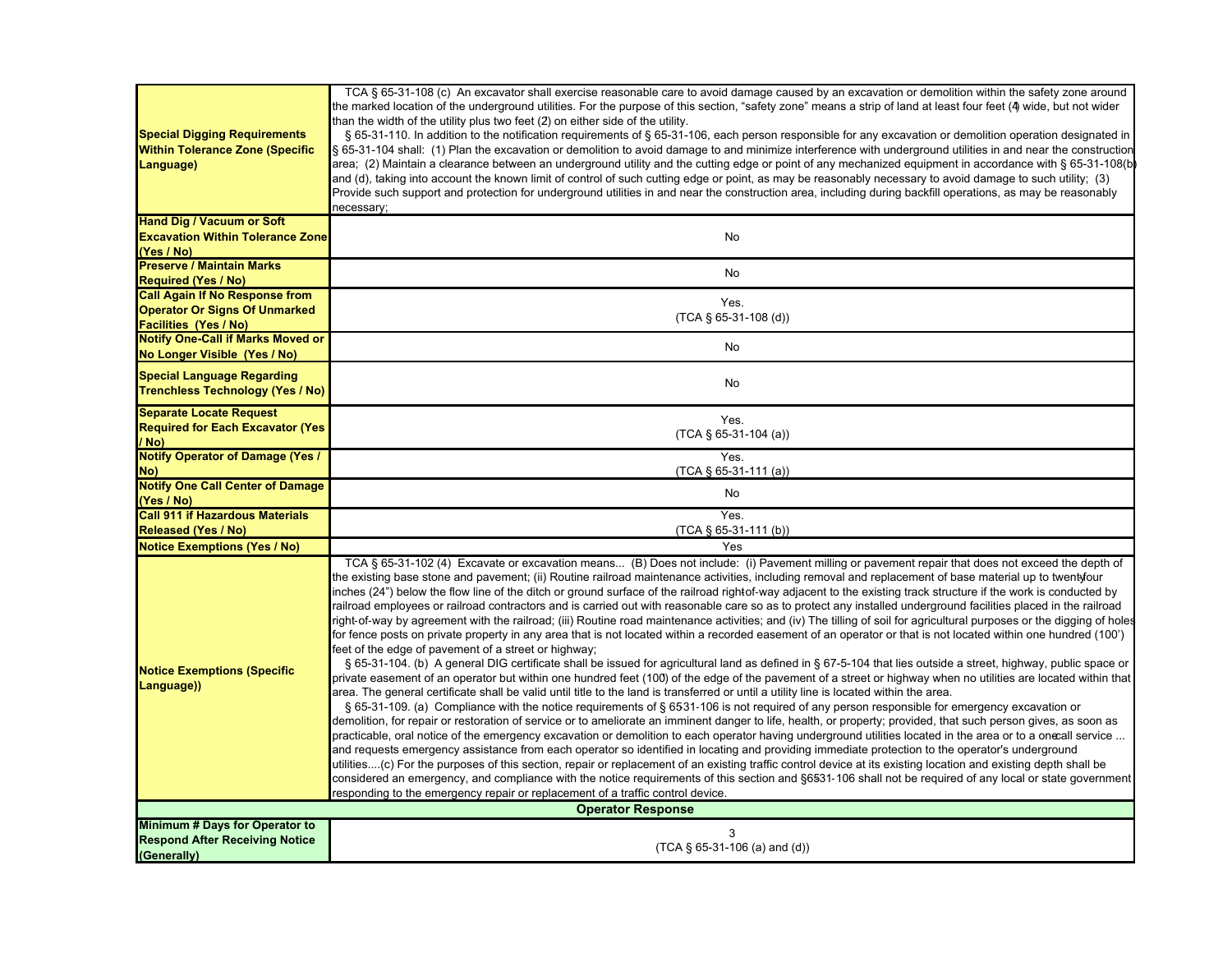| <b>Operator Requirements to</b><br><b>Respond to Locate Notification</b><br>(Specific Language)            | TCA § 65-31-108. (a) (1) Each operator notified in accordance with § 65-31-106 shall stake or otherwise mark, prior to the noticed time of the proposed<br>excavation or demolition, the surface of the tract or parcel of land affected by the excavation or demolition to indicate the approximate location of all its<br>underground utilities that may be damaged as a result of the excavation or demolition. The operator shall not be required to indicate the depth of any such<br>utility, but only the approximate ground location under which the utility is located. Such staking or other marking shall utilize the following color code:  (b)<br>Each operator participating in a one-call service that has been notified in accordance with § 65-31-106 shall notify the one-call service that the operator has<br>marked the approximate location of all of its underground utilities as required by this section or that the operator has no underground utilities in the proposed<br>area of excavation. The operator shall provide this notice to the one-call service in accordance with procedures adopted by the one-call service for this<br>notification. This notice shall fulfill the operator's obligation set forth in subsection (e) (e) If no facilities exist in the tract or parcel of land, the operators<br>shall make a reasonable effort to so advise the individual who initiated the request, provided the request is received in accordance with § 65-31-106. |
|------------------------------------------------------------------------------------------------------------|------------------------------------------------------------------------------------------------------------------------------------------------------------------------------------------------------------------------------------------------------------------------------------------------------------------------------------------------------------------------------------------------------------------------------------------------------------------------------------------------------------------------------------------------------------------------------------------------------------------------------------------------------------------------------------------------------------------------------------------------------------------------------------------------------------------------------------------------------------------------------------------------------------------------------------------------------------------------------------------------------------------------------------------------------------------------------------------------------------------------------------------------------------------------------------------------------------------------------------------------------------------------------------------------------------------------------------------------------------------------------------------------------------------------------------------------------------------------------------------------------|
| <b>Minimum Standards for Locator</b>                                                                       | No                                                                                                                                                                                                                                                                                                                                                                                                                                                                                                                                                                                                                                                                                                                                                                                                                                                                                                                                                                                                                                                                                                                                                                                                                                                                                                                                                                                                                                                                                                   |
| <b>Qualifications (Yes / No)</b><br><b>Minimum Standards for Locator</b>                                   |                                                                                                                                                                                                                                                                                                                                                                                                                                                                                                                                                                                                                                                                                                                                                                                                                                                                                                                                                                                                                                                                                                                                                                                                                                                                                                                                                                                                                                                                                                      |
| <b>Qualifications</b><br>(Specific Language)                                                               | Not Addressed                                                                                                                                                                                                                                                                                                                                                                                                                                                                                                                                                                                                                                                                                                                                                                                                                                                                                                                                                                                                                                                                                                                                                                                                                                                                                                                                                                                                                                                                                        |
| <b>Law Specifies Marking Standards</b><br><b>Other Than Color</b><br>(Yes / No)                            | Yes                                                                                                                                                                                                                                                                                                                                                                                                                                                                                                                                                                                                                                                                                                                                                                                                                                                                                                                                                                                                                                                                                                                                                                                                                                                                                                                                                                                                                                                                                                  |
| <b>Law Specifies Marking Standards</b><br><b>Other Than Color (Specific</b><br>Language)                   | TCA § 65-31-108. (a) (2) In the event more than one (1) operator uses the same color code under subdivision (a)(1), each operator using the same color<br>shall include a distinctive marking, such as the initials of the operator's name or other marking, that appropriately identifies each operator and sufficiently<br>distinguishes each operator's marking from any other operator authorized to use the same color under subdivision $(a)(1)$ .                                                                                                                                                                                                                                                                                                                                                                                                                                                                                                                                                                                                                                                                                                                                                                                                                                                                                                                                                                                                                                             |
| Law Includes Specific Language<br>For Operators To Locate Sewer<br>Laterals (Yes / No)                     | Yes, but only in relation to penalties related to damage (TCA § 65-31-112 (e) (3) (A)) and design locate requests (TCA § 65-31-112 (b) (1) (A) and (B)).                                                                                                                                                                                                                                                                                                                                                                                                                                                                                                                                                                                                                                                                                                                                                                                                                                                                                                                                                                                                                                                                                                                                                                                                                                                                                                                                             |
| Law Includes Specific Language<br><b>For Operators To Locate</b><br><b>Abandoned Facilities (Yes / No)</b> | No                                                                                                                                                                                                                                                                                                                                                                                                                                                                                                                                                                                                                                                                                                                                                                                                                                                                                                                                                                                                                                                                                                                                                                                                                                                                                                                                                                                                                                                                                                   |
| <b>Operator Must Locate Abandoned</b><br><b>Facilities</b><br>(Specific Language)                          | TCA § 65-31-105. (a) Each operator, except operators participating in a one-call service, having underground facilities in a county, including those facilities<br>that have been abandoned in place by the operator but not yet physically removed, shall file a notice with the register of deeds of the county It is only<br>necessary that such notice shall consist of the fact that the operator possesses underground facilities in the listed counties. It is not necessary that the<br>operator list the exact physical location of each and every item of its underground facilities in such counties.                                                                                                                                                                                                                                                                                                                                                                                                                                                                                                                                                                                                                                                                                                                                                                                                                                                                                     |
| <b>Positive Response Required -</b><br><b>Operator Contact Excavator</b><br>(Yes / No)                     | No                                                                                                                                                                                                                                                                                                                                                                                                                                                                                                                                                                                                                                                                                                                                                                                                                                                                                                                                                                                                                                                                                                                                                                                                                                                                                                                                                                                                                                                                                                   |
| <b>Positive Response Required -</b><br><b>Operator Contact Excavator</b><br>(Specific Language)            | TCA § 65-31-108. (a) (1) Each operator notified in accordance with 65-31-106 shall stake or otherwise mark  (b) Each operator participating in a one-<br>call service that has been notified in accordance with § 65-31-106 shall notify the one-call service  This notice shall fulfill the operator's obligation set forth i<br>subsection (e).  (e) If no facilities exist in the tract or parcel of land, the operators shall make a reasonable effort to so advise the individual who initiated<br>the request, provided the request is received in accordance with § 65-31-106.                                                                                                                                                                                                                                                                                                                                                                                                                                                                                                                                                                                                                                                                                                                                                                                                                                                                                                                |
| Positive Response Required -<br><b>Operator Contact One Call Center</b><br>(Yes / No)                      | Yes                                                                                                                                                                                                                                                                                                                                                                                                                                                                                                                                                                                                                                                                                                                                                                                                                                                                                                                                                                                                                                                                                                                                                                                                                                                                                                                                                                                                                                                                                                  |
| <b>Positive Response Required -</b><br><b>Operator Contact One Call Center</b><br>(Specific Language)      | TCA § 65-31-108. (b) Each operator participating in a one-call service that has been notified in accordance with § 65-31-106 shall notify the one-call<br>service that the operator has marked the approximate location of all of its underground utilities as required by this section or that the operator has no<br>underground utilities in the proposed area of excavation.  This notice shall fulfill the operator's obligation set forth in subsection (e). When<br>each operator notified in accordance with 65-31-106 has notified the one-call service that its underground utilities in the proposed area of excavation have<br>been marked or that the operator has no underground utilities in the proposed area of excavation, the person responsible for the excavation or demolition<br>may immediately proceed with the excavation or demolition, notwithstanding the minimum three-working-day notice requirement before excavation or<br>demolition can begin set forth in 65-31-106(a) (e) If no facilities exist in the tract or parcel of land, the operators shall make a reasonable effort to so<br>advise the individual who initiated the request, provided the request is received in accordance with § 65-31-106.                                                                                                                                                                                                                                                        |
| <b>Positive Response - One-Call</b><br><b>Automated (Yes / No)</b>                                         | No                                                                                                                                                                                                                                                                                                                                                                                                                                                                                                                                                                                                                                                                                                                                                                                                                                                                                                                                                                                                                                                                                                                                                                                                                                                                                                                                                                                                                                                                                                   |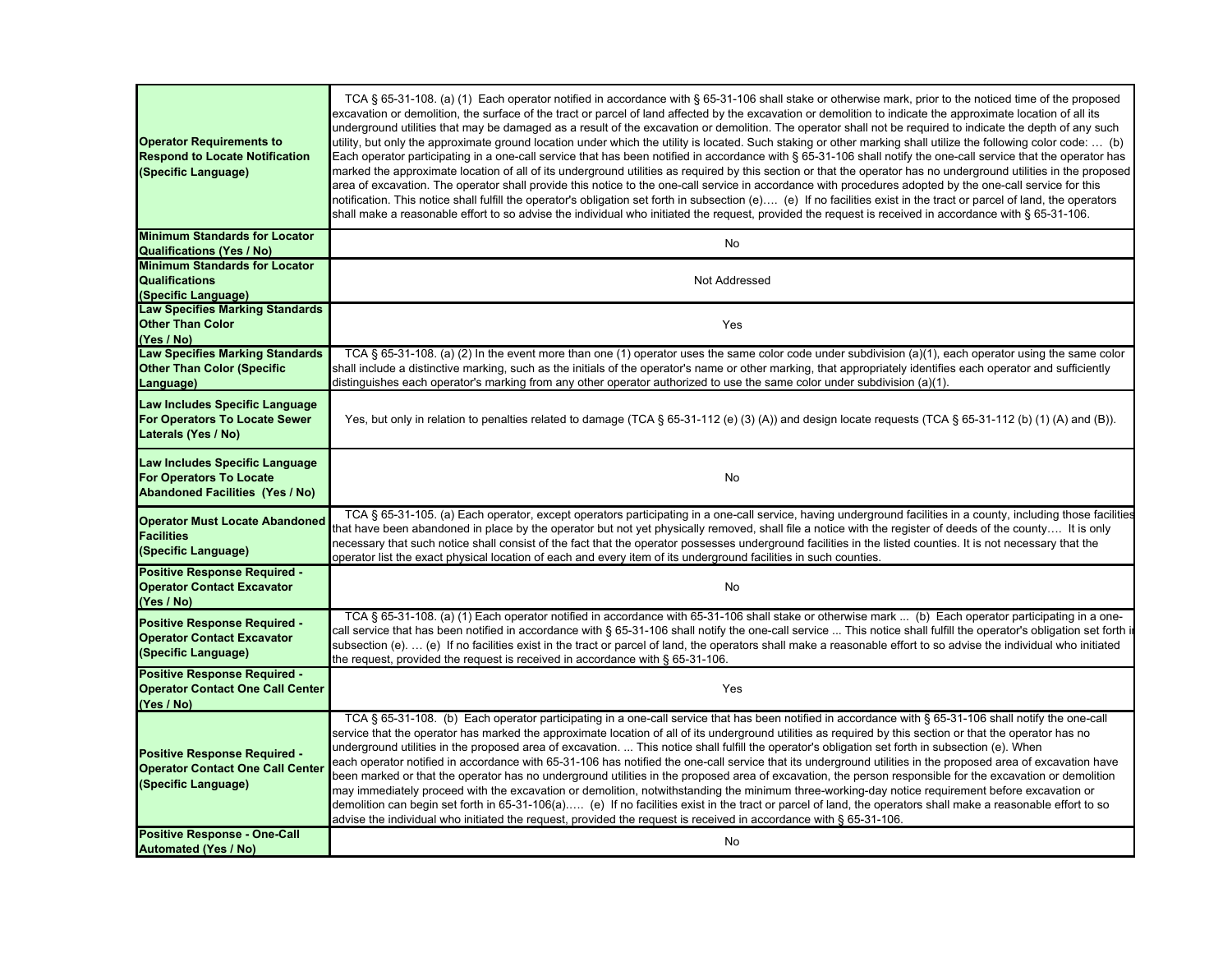| <b>Operator Must Provide One-Call</b>                        |                                                                                                                                                              |
|--------------------------------------------------------------|--------------------------------------------------------------------------------------------------------------------------------------------------------------|
| <b>Center with Information On</b>                            |                                                                                                                                                              |
| <b>Locations of Buried Facilities (Yes)</b>                  | No                                                                                                                                                           |
| / No)                                                        |                                                                                                                                                              |
| <b>Operator Must Provide One-Call</b>                        |                                                                                                                                                              |
| <b>Center with Information On</b>                            | Not addressed with regard to notifying one-call center of facility locations. Reference TCA § 65-31-105. (a) for filing requirements for non-member utility  |
| <b>Locations of Buried Facilities</b>                        | operators only.                                                                                                                                              |
| (Specific Language)                                          |                                                                                                                                                              |
| <b>Operator Must Update Information</b>                      |                                                                                                                                                              |
| <b>On Locations of Buried Facilities</b>                     | Yes                                                                                                                                                          |
| (Yes / No)                                                   |                                                                                                                                                              |
| <b>Operator Must Update Information</b>                      |                                                                                                                                                              |
| On Locations of Buried Facilities                            | See TCA § 65-31-105. (b) with regard to requirements for filing changes for information regarding facility locations for non-member utility operators only.  |
| (Specific Language)                                          |                                                                                                                                                              |
| <b>New Facilities Must Be Locatable</b>                      |                                                                                                                                                              |
| Electronically                                               | Yes.                                                                                                                                                         |
| (Yes / No)                                                   |                                                                                                                                                              |
| <b>New Facilities Must Be Locatable</b>                      | TCA § 65-31-105. (f) All underground utilities owned by an operator that are installed on or after January 1, 2017, shall be installed in a manner that will |
|                                                              | Electronically (Specific Language) make those underground utilities locatable using a generally accepted electronic locating method.                         |
|                                                              | Yes.                                                                                                                                                         |
| Design Request (Yes / No)                                    | (TCA § 65-31-118)                                                                                                                                            |
|                                                              | <b>One Call, Enforcement, and Reporting</b>                                                                                                                  |
| <b>Mandatory One Call Membership</b>                         | Yes.                                                                                                                                                         |
| (Yes / No)                                                   | (TCA § 65-31-107. (b))                                                                                                                                       |
| <b>One Call Membership Exemptions</b>                        | Yes                                                                                                                                                          |
| (Yes / No)                                                   |                                                                                                                                                              |
|                                                              | TCA § 65-31-102. (15) "Operator" means any person who owns or operates a utility;  (19) "Utility" means  (B) Does not include any railroad or the            |
| <b>One Call Membership Exemptions</b><br>(Specific Language) | Fennessee Department of Transportation;                                                                                                                      |
|                                                              | § 65-31-107. (b) (1) All operators are required to join the one-call service and utilize the services of the                                                 |
|                                                              | notification center  (2) This subsection (b) shall not apply to operators whose total amount of underground facilities constitutes less than twenty percent  |
| <b>One-Call Law Addresses Board</b>                          | (20%) of their total utility plant in service.                                                                                                               |
| Make-Up (Yes / No)                                           | Yes                                                                                                                                                          |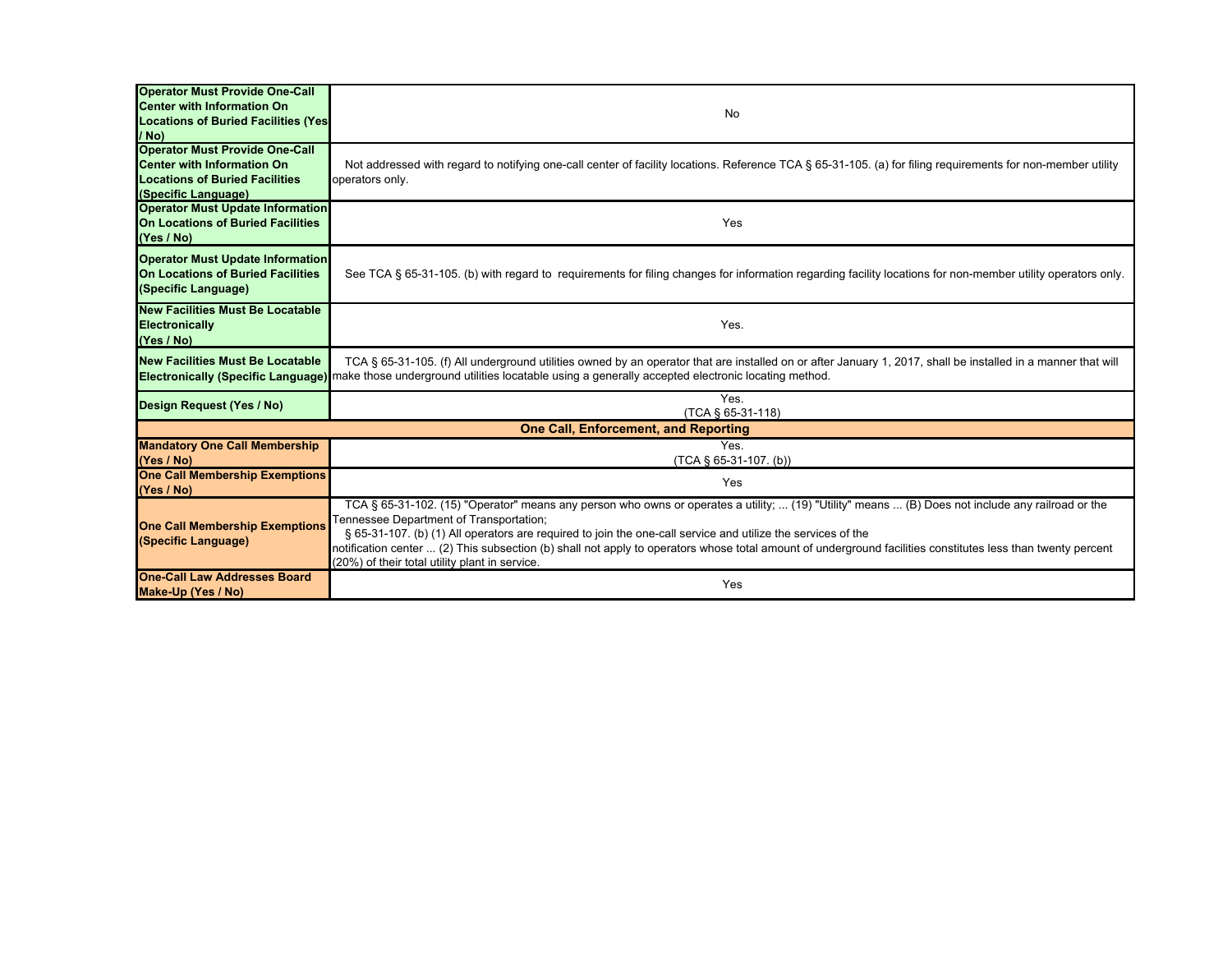| <b>One-Call Law Addresses Board</b><br><b>Make-Up (Specific Language)</b>                        | TCA § 65-31-114. (c) The board shall be composed of sixteen (16) members. Except for initial appointments, members who are not ex officio members<br>shall be appointed to four-year terms. Appointments to the board shall be made as follows: (1) The president of Tennessee One-Call, Inc., or the president's<br>designee, who shall be a voting, ex officio member; (2) One (1) member shall be a person representing the interests of Tennessee natural gas distribution<br>systems, to be appointed by the governor, whose initial term shall be four (4) years.  the governor shall review a list of qualified persons submitted by the<br>Tennessee Gas Association; (3) One (1) member shall be a person representing the interests of Tennessee utility districts, to be appointed by the speaker o<br>the senate, whose initial term shall be four (4) years.  the speaker shall review a list of qualified persons submitted by the Tennessee Association of Utility<br>Districts; (4) One (1) member shall be a person representing the interests of the Tennessee cable industry, to be appointed by the speaker of the house of<br>representatives, whose initial term shall be four (4) years.  the speaker shall review a list of qualified persons submitted by the Tennessee Cable and<br>Telecommunications Association; (5) One (1) member shall be a person representing the interests of large Tennessee incumbent local exchange carriers<br>with more than one hundred thousand (100,000) customers, to be appointed by the speaker of the house of representatives, whose initial term shall be four<br>(4) years; (6) One (1) member shall be a person who represents the interests of public utilities, as defined in 65-4-101, and who provides water or<br>wastewater services, to be appointed by the speaker of the senate, whose initial term shall be four (4) years; (7) One (1) member shall be a person<br>representing the interests of Tennessee towns and cities, to be appointed by the governor whose initial term shall be three (3) years.  the governor shall<br>review a list of qualified persons submitted by the Tennessee Municipal League; (8) One (1) member shall be a person representing the interests of small<br>Tennessee incumbent local exchange carriers, to be appointed by the speaker of the senate, whose initial term shall be three (3) years.  the speaker shall<br>review a list of qualified persons submitted by the Tennessee Telecommunications Association; (9) One (1) member shall be a person representing the<br>interests of Tennessee counties, to be appointed by the speaker of the house of representatives, whose initial term shall be three (3) years.  the speaker<br>shall review a list of qualified persons submitted by the Tennessee County Services Association; (10) One (1) member shall be a person representing the<br>interests of Tennessee road builders, to be appointed by the governor, whose initial term shall be three (3) years.  the governor shall review a list of<br>qualified persons submitted by the Tennessee Road Builders Association; (11) One (1) member shall be a person representing the interests of the<br>excavation industry, to be appointed by the speaker of the senate, whose initial term shall be two (2) years.  the speaker shall review a list of qualified<br>persons submitted by the Associated Builders and Contractors of Tennessee; (12) One (1) member shall be a person representing the interests of interstate<br>pipelines, to be appointed by the speaker of the house of representatives, whose initial term shall be two (2) years; (13) One (1) member shall be a private<br>property owner representing agricultural or homeowners' interests, to be appointed by the governor, whose initial term shall be two (2) years; (14) One (1)<br>member shall be a person representing the interests of municipal electric utilities with underground facilities, to be appointed by the speaker of the senate,<br>whose initial term shall be two (2) years.  the speaker shall review a list of qualified persons submitted by the Tennessee Municipal Electric Power<br>Association; (15) One (1) member shall be a person representing the interests of cooperative electric systems with underground facilities, to be appointed by<br>the speaker of the house of representatives, whose initial term shall be two (2) years.  the speaker shall review a list of qualified persons submitted by the<br>Tennessee Electric Cooperative Association; and (16) One (1) member shall be a person who represents the interests of public utilities, as defined in 65-4-<br>101, and who provides electric power services, to be appointed by the governor, whose initial term shall be four (4) years. |
|--------------------------------------------------------------------------------------------------|------------------------------------------------------------------------------------------------------------------------------------------------------------------------------------------------------------------------------------------------------------------------------------------------------------------------------------------------------------------------------------------------------------------------------------------------------------------------------------------------------------------------------------------------------------------------------------------------------------------------------------------------------------------------------------------------------------------------------------------------------------------------------------------------------------------------------------------------------------------------------------------------------------------------------------------------------------------------------------------------------------------------------------------------------------------------------------------------------------------------------------------------------------------------------------------------------------------------------------------------------------------------------------------------------------------------------------------------------------------------------------------------------------------------------------------------------------------------------------------------------------------------------------------------------------------------------------------------------------------------------------------------------------------------------------------------------------------------------------------------------------------------------------------------------------------------------------------------------------------------------------------------------------------------------------------------------------------------------------------------------------------------------------------------------------------------------------------------------------------------------------------------------------------------------------------------------------------------------------------------------------------------------------------------------------------------------------------------------------------------------------------------------------------------------------------------------------------------------------------------------------------------------------------------------------------------------------------------------------------------------------------------------------------------------------------------------------------------------------------------------------------------------------------------------------------------------------------------------------------------------------------------------------------------------------------------------------------------------------------------------------------------------------------------------------------------------------------------------------------------------------------------------------------------------------------------------------------------------------------------------------------------------------------------------------------------------------------------------------------------------------------------------------------------------------------------------------------------------------------------------------------------------------------------------------------------------------------------------------------------------------------------------------------------------------------------------------------------------------------------------------------------------------------------------------------------------------------------------------------------------------------------------------------------------------------------------------------------------------------------------------------------------------------------------------------------------------------------------------------------------------------------------------------------------------------------------------------------------------------------------------------------------------------------------------------------------------------------------------------------------------------------------------------------------------------------------------------------------------------------------------------------------------------------------------------------------------------------------------------------------------------------------------------------------------------------------------------------------------------------------------------------------------------------------------------------------------------------------------|
| <b>Separate Body Designated to</b><br><b>Advise Enforcement Authority</b><br>(Yes / No)          | Yes                                                                                                                                                                                                                                                                                                                                                                                                                                                                                                                                                                                                                                                                                                                                                                                                                                                                                                                                                                                                                                                                                                                                                                                                                                                                                                                                                                                                                                                                                                                                                                                                                                                                                                                                                                                                                                                                                                                                                                                                                                                                                                                                                                                                                                                                                                                                                                                                                                                                                                                                                                                                                                                                                                                                                                                                                                                                                                                                                                                                                                                                                                                                                                                                                                                                                                                                                                                                                                                                                                                                                                                                                                                                                                                                                                                                                                                                                                                                                                                                                                                                                                                                                                                                                                                                                                                                                                                                                                                                                                                                                                                                                                                                                                                                                                                                                                                        |
| <b>Separate Body Designated to</b><br><b>Advise Enforcement Authority</b><br>(Specific Language) | TCA § 65-31-116. (a) Upon receipt of a complaint of a violation of this chapter, the executive committee shall initiate an investigation of the complaint by<br>requesting that the Tennessee regulatory authority designate an employee of the authority who will investigate the complaint at the executive committee's<br>direction.                                                                                                                                                                                                                                                                                                                                                                                                                                                                                                                                                                                                                                                                                                                                                                                                                                                                                                                                                                                                                                                                                                                                                                                                                                                                                                                                                                                                                                                                                                                                                                                                                                                                                                                                                                                                                                                                                                                                                                                                                                                                                                                                                                                                                                                                                                                                                                                                                                                                                                                                                                                                                                                                                                                                                                                                                                                                                                                                                                                                                                                                                                                                                                                                                                                                                                                                                                                                                                                                                                                                                                                                                                                                                                                                                                                                                                                                                                                                                                                                                                                                                                                                                                                                                                                                                                                                                                                                                                                                                                                    |
| <b>Penalties / Fines Excavators</b><br>(Yes / No)                                                | Yes                                                                                                                                                                                                                                                                                                                                                                                                                                                                                                                                                                                                                                                                                                                                                                                                                                                                                                                                                                                                                                                                                                                                                                                                                                                                                                                                                                                                                                                                                                                                                                                                                                                                                                                                                                                                                                                                                                                                                                                                                                                                                                                                                                                                                                                                                                                                                                                                                                                                                                                                                                                                                                                                                                                                                                                                                                                                                                                                                                                                                                                                                                                                                                                                                                                                                                                                                                                                                                                                                                                                                                                                                                                                                                                                                                                                                                                                                                                                                                                                                                                                                                                                                                                                                                                                                                                                                                                                                                                                                                                                                                                                                                                                                                                                                                                                                                                        |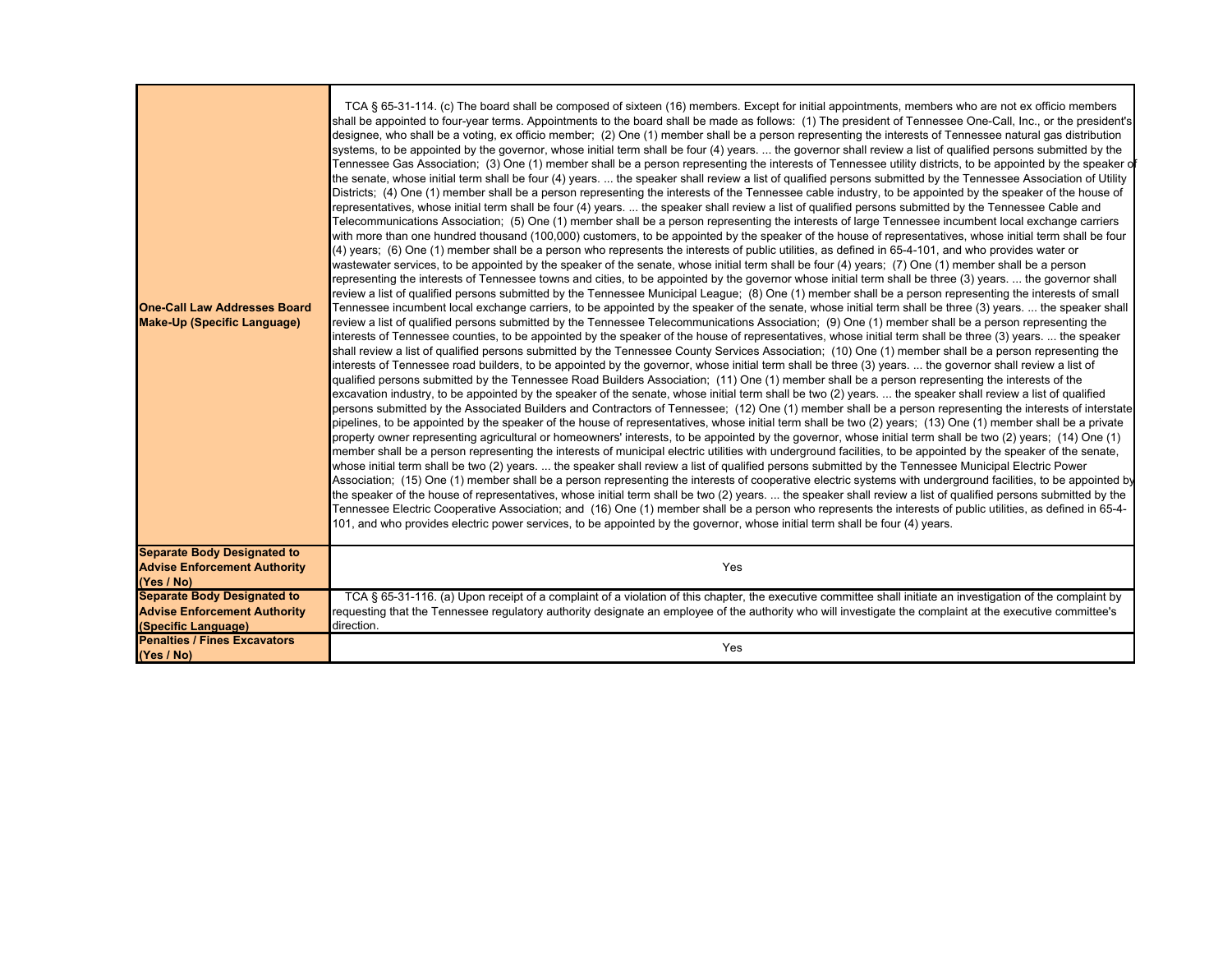| <b>Penalties / Fines Excavators</b><br>(Specific Language)                            | TCA § 65-31-112. (a) Any person who violates this chapter, or the rules promulgated under this chapter, shall be subject to a civil penalty as follows: (1)<br>For a first violation, the violator shall complete a course of training concerning compliance with this chapter as determined by the executive committee; (2)<br>For a second or subsequent violation, the violator shall complete a course of training concerning compliance with this chapter as determined by the executive<br>committee or pay a civil penalty in an amount set by the executive committee, not to exceed two thousand five hundred dollars (\$2,500) per incident, or both;<br>and (3 ) Notwithstanding subdivisions (e) (1) and (2), if any violation was the result of gross negligence or willful or wanton misconduct as determined by the<br>executive committee, the executive committee shall require the violator to complete a course of training concerning compliance with this chapter as<br>determined by the executive committee and pay a civil penalty in an amount set by the executive committee, not to exceed five thousand dollars (\$5,000) per<br>incident. (b) (1) For the purposes of this chapter, monetary civil penalties shall not be levied against any department of this state. In the event that a state<br>department is found by the executive committee to be noncompliant, the executive committee may submit a notice of noncompliance to the department head<br>along with a request for an action plan for future compliance. (2) For the purposes of this chapter, monetary civil penalties shall not be levied against a<br>county, city, town, utility district, or other political subdivision of this state unless the executive committee finds that the county, city, town, utility district, or<br>other political subdivision of this state has engaged in a pattern of willful noncompliance with the requirements of this chapter.  (f) Any person who<br>knowingly and willfully removes or otherwise destroys the stakes or other physical markings used to mark the horizontal route of an underground facility<br>commits the offense of vandalism under §39-14-105.  |
|---------------------------------------------------------------------------------------|------------------------------------------------------------------------------------------------------------------------------------------------------------------------------------------------------------------------------------------------------------------------------------------------------------------------------------------------------------------------------------------------------------------------------------------------------------------------------------------------------------------------------------------------------------------------------------------------------------------------------------------------------------------------------------------------------------------------------------------------------------------------------------------------------------------------------------------------------------------------------------------------------------------------------------------------------------------------------------------------------------------------------------------------------------------------------------------------------------------------------------------------------------------------------------------------------------------------------------------------------------------------------------------------------------------------------------------------------------------------------------------------------------------------------------------------------------------------------------------------------------------------------------------------------------------------------------------------------------------------------------------------------------------------------------------------------------------------------------------------------------------------------------------------------------------------------------------------------------------------------------------------------------------------------------------------------------------------------------------------------------------------------------------------------------------------------------------------------------------------------------------------------------------------------------------------------------------|
| <b>Penalties / Fines Operators</b><br>(Yes / No)                                      | Yes                                                                                                                                                                                                                                                                                                                                                                                                                                                                                                                                                                                                                                                                                                                                                                                                                                                                                                                                                                                                                                                                                                                                                                                                                                                                                                                                                                                                                                                                                                                                                                                                                                                                                                                                                                                                                                                                                                                                                                                                                                                                                                                                                                                                              |
| <b>Penalties / Fines Operators</b><br>(Specific Language)                             | TCA § 65-31-112. (a) Any person who violates this chapter, or the rules promulgated under this chapter, shall be subject to a civil penalty as follows: (1)<br>For a first violation, the violator shall complete a course of training concerning compliance with this chapter as determined by the executive committee; (2)<br>For a second or subsequent violation, the violator shall complete a course of training concerning compliance with this chapter as determined by the executive<br>committee or pay a civil penalty in an amount set by the executive committee, not to exceed two thousand five hundred dollars (\$2,500) per incident, or both;<br>and (3 ) Notwithstanding subdivisions (e) (1) and (2), if any violation was the result of gross negligence or willful or wanton misconduct as determined by the<br>executive committee, the executive committee shall require the violator to complete a course of training concerning compliance with this chapter as<br>determined by the executive committee and pay a civil penalty in an amount set by the executive committee, not to exceed five thousand dollars (\$5,000) per<br>incident. (b) (1) For the purposes of this chapter, monetary civil penalties shall not be levied against any department of this state. In the event that a state<br>department is found by the executive committee to be noncompliant, the executive committee may submit a notice of noncompliance to the department head<br>along with a request for an action plan for future compliance.  (2) For the purposes of this chapter, monetary civil penalties shall not be levied against a<br>county, city, town, utility district, or other political subdivision of this state unless the executive committee finds that the county, city, town, utility district, or<br>other political subdivision of this state has engaged in a pattern of willful noncompliance with the requirements of this chapter.  (f) Any person who<br>knowingly and willfully removes or otherwise destroys the stakes or other physical markings used to mark the horizontal route of an underground facility<br>commits the offense of vandalism under §39-14-105. |
| Penalties / Fines Other (Yes / No)                                                    | Yes                                                                                                                                                                                                                                                                                                                                                                                                                                                                                                                                                                                                                                                                                                                                                                                                                                                                                                                                                                                                                                                                                                                                                                                                                                                                                                                                                                                                                                                                                                                                                                                                                                                                                                                                                                                                                                                                                                                                                                                                                                                                                                                                                                                                              |
| <b>Penalties / Fines Other</b><br>(Specific Language)                                 | TCA § 65-31-112. (a) Any person who violates this chapter, or the rules promulgated under this chapter, shall be subject to a civil penalty as follows: (1)<br>For a first violation, the violator shall complete a course of training concerning compliance with this chapter as determined by the executive committee; (2)<br>For a second or subsequent violation, the violator shall complete a course of training concerning compliance with this chapter as determined by the executive<br>committee or pay a civil penalty in an amount set by the executive committee, not to exceed two thousand five hundred dollars (\$2,500) per incident, or both;<br>and (3) Notwithstanding subdivisions (e) (1) and (2), if any violation was the result of gross negligence or willful or wanton misconduct as determined by the<br>executive committee, the executive committee shall require the violator to complete a course of training concerning compliance with this chapter as<br>determined by the executive committee and pay a civil penalty in an amount set by the executive committee, not to exceed five thousand dollars (\$5,000) per<br>incident. (b) (1) For the purposes of this chapter, monetary civil penalties shall not be levied against any department of this state. In the event that a state<br>department is found by the executive committee to be noncompliant, the executive committee may submit a notice of noncompliance to the department head<br>along with a request for an action plan for future compliance.  (2) For the purposes of this chapter, monetary civil penalties shall not be levied against a<br>county, city, town, utility district, or other political subdivision of this state unless the executive committee finds that the county, city, town, utility district, or<br>other political subdivision of this state has engaged in a pattern of willful noncompliance with the requirements of this chapter.   (f) Any person who<br>knowingly and willfully removes or otherwise destroys the stakes or other physical markings used to mark the horizontal route of an underground facility<br>commits the offense of vandalism under §39-14-105. |
| <b>Enforcement Authority Identified</b>                                               | Tennessee Underground Utility Damage Prevention Enforcement Board<br>$(TCA \S 65-31-114. (a))$                                                                                                                                                                                                                                                                                                                                                                                                                                                                                                                                                                                                                                                                                                                                                                                                                                                                                                                                                                                                                                                                                                                                                                                                                                                                                                                                                                                                                                                                                                                                                                                                                                                                                                                                                                                                                                                                                                                                                                                                                                                                                                                   |
| <b>Damage Investigation Required by</b><br><b>Enforcement Authority</b><br>(Yes / No) | Yes.<br>$(TCA \S 65-31-115.$ (b) (1))                                                                                                                                                                                                                                                                                                                                                                                                                                                                                                                                                                                                                                                                                                                                                                                                                                                                                                                                                                                                                                                                                                                                                                                                                                                                                                                                                                                                                                                                                                                                                                                                                                                                                                                                                                                                                                                                                                                                                                                                                                                                                                                                                                            |